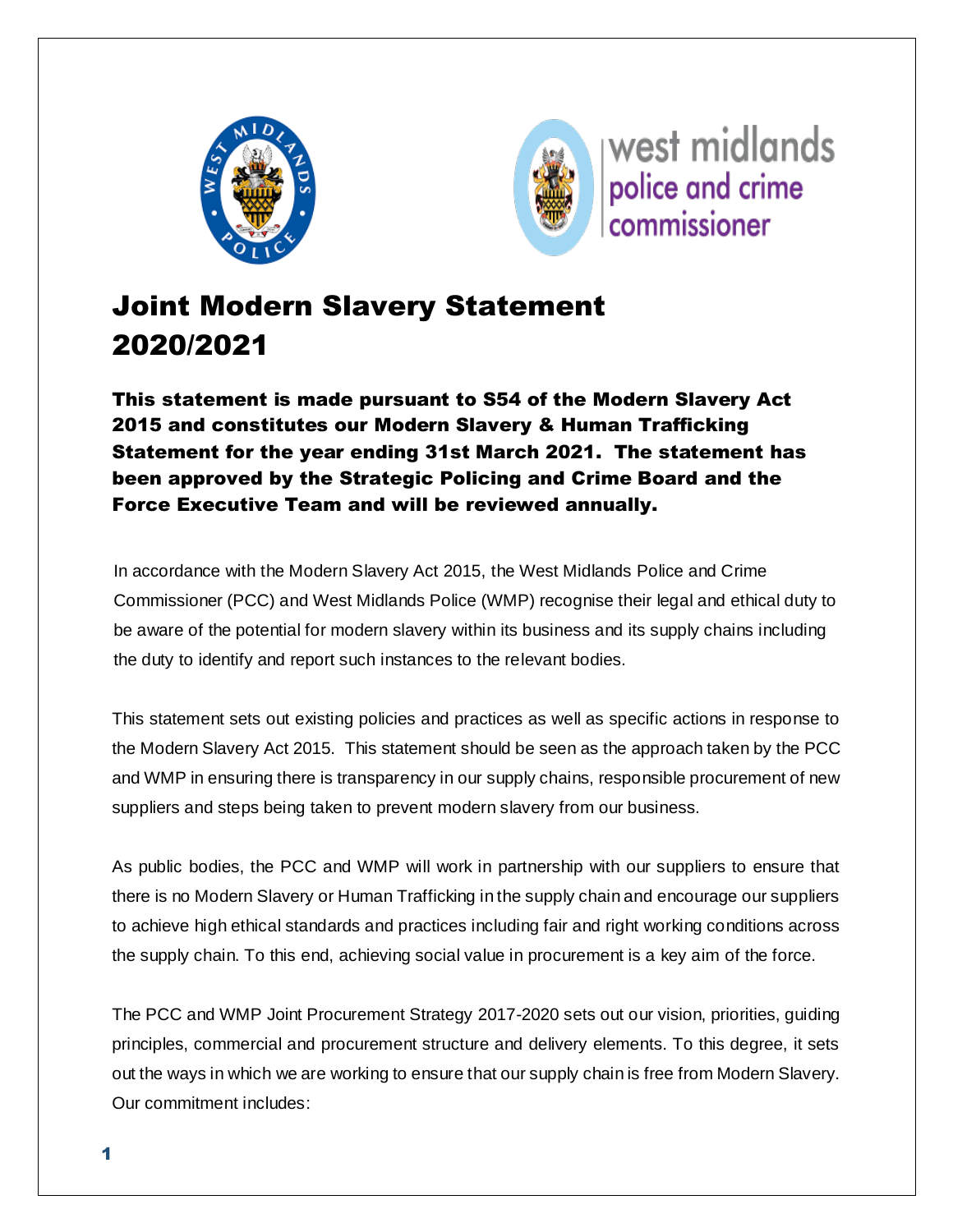The Real Living Wages applies to all appropriate contracts entered into by West Midlands Police

#### Organisational Structure

West Midlands Police is the second largest police force in the country, covering an area of 348 square miles and serving a population of almost 2.8 million. The force deals with more than 2,000 emergency calls for help every day, as well as patrolling the streets and responding to incidents 24-hours-a-day, seven days a week. The force is headed by a Chief Constable who is appointed by the [West Midlands Police and Crime Commissioner.](http://www.westmidlands-pcc.gov.uk/) The actions of the force are scrutinised by the PCC and the Strategic Policing and Crime Board. This is made up of the PCC, a Deputy PCC and eight board members.

#### Our Business and our supply chains

The force employs circa 8000 staff consisting of Police Officers, civilian staff and Police Community Support Officers. The force covers an area with nearly 3 million inhabitants, including the cities of Birmingham, Solihull, Coventry, Wolverhampton and also the Black Country.

In its operations, the force procures a wide range of goods and services. Such purchases are to the cumulative value of circa £90 million per annum, covering areas such as operational uniform and equipment, IT and technology, professional services etc. In addition, a further £5 million to £20 million per annum is currently spent supporting the forces various change and transformation initiatives. With such significant sums of public money being spent on the provision of goods and services, it is our responsibility to ensure that this expenditure is made in the most cost-effective and efficient way possible. The force has a commitment to ensure that our wider supply chain is aware of and complies with the high ethical standards that we operate against and demand.

WMP operates solely within the UK and considers that its activities are low risk in terms of modern slavery or human trafficking.

#### Policy and Practice

WMP corporate policies are reviewed at least every 3 years and are approved by the Executive Team or the Board. The main corporate policies which incorporate the identification and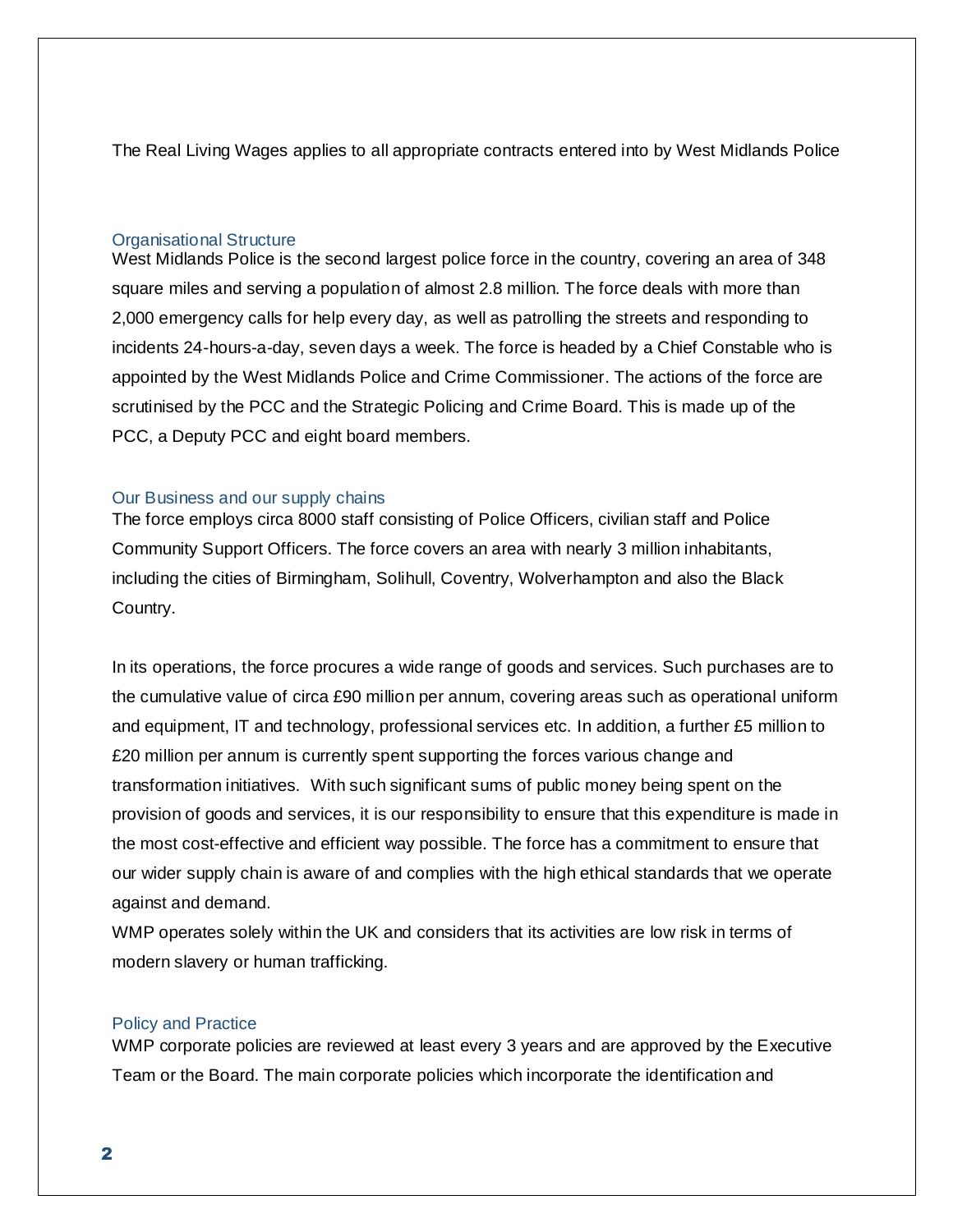approach to modern slavery and human trafficking are the Whistleblowing Policy, Safeguarding Policy, Code of Conduct, Code of Ethics, Grievance Policy and Diversity Policies.

The force's policies and procedures demonstrate our commitment to acting ethically and with integrity in all its business relationships. The PCC and WMP are fully committed to addressing unethical and illegal employment practices in supply chains and has produced an Action Plan in relation to the commitments within the Code.

#### Due Diligence

WMP meets or exceeds all statutory requirements relating to staff employment. It is committed to dignity at work and to the fair treatment of all staff. All employees are paid to recognise their roles and responsibilities at or in excess of the Living Wage. In addition the PCC is a recognised real living wage employer.

The force's tendering processes follow best practice. Large procurement exercises are carried out by the internal WMP Procurement Team. When seeking new contractors we are committed to ensuring the suppliers with whom we do business understand the risks of modern slavery in supply chains, and take appropriate action to identify and address those risks, with particular focus on supporting victims of modern slavery.

WMP is subject to the Public Contract Regulations 2015. We are governed by directives to ensure that the principles of non-discrimination and transparency are upheld with the aim of fostering a common internal market. We are prohibited in relation to discrimination on the basis of nationality, grant freedom of establishment and establish the freedom to provide services. In order to cultivate an internal market, all public procurement policies must comply with these principles. WMP advertises its sourcing opportunities in the Official Journal of European Union (OJEU) and also procure via various national framework agreements and other collaborative procurement processes. As such, the commitments made in this Statement extend to contracts that the force directly tenders for. "We source our supplies, services and works from third party suppliers principally within Great Britain. We include evaluation criteria relating to the Modern Slavery and Human Trafficking Act within our procurement documents and robust clauses within all forms of contracts. WMP uses only specified, reputable employment agencies to source labour and always verifies the practices of new agencies before accepting workers from that agency.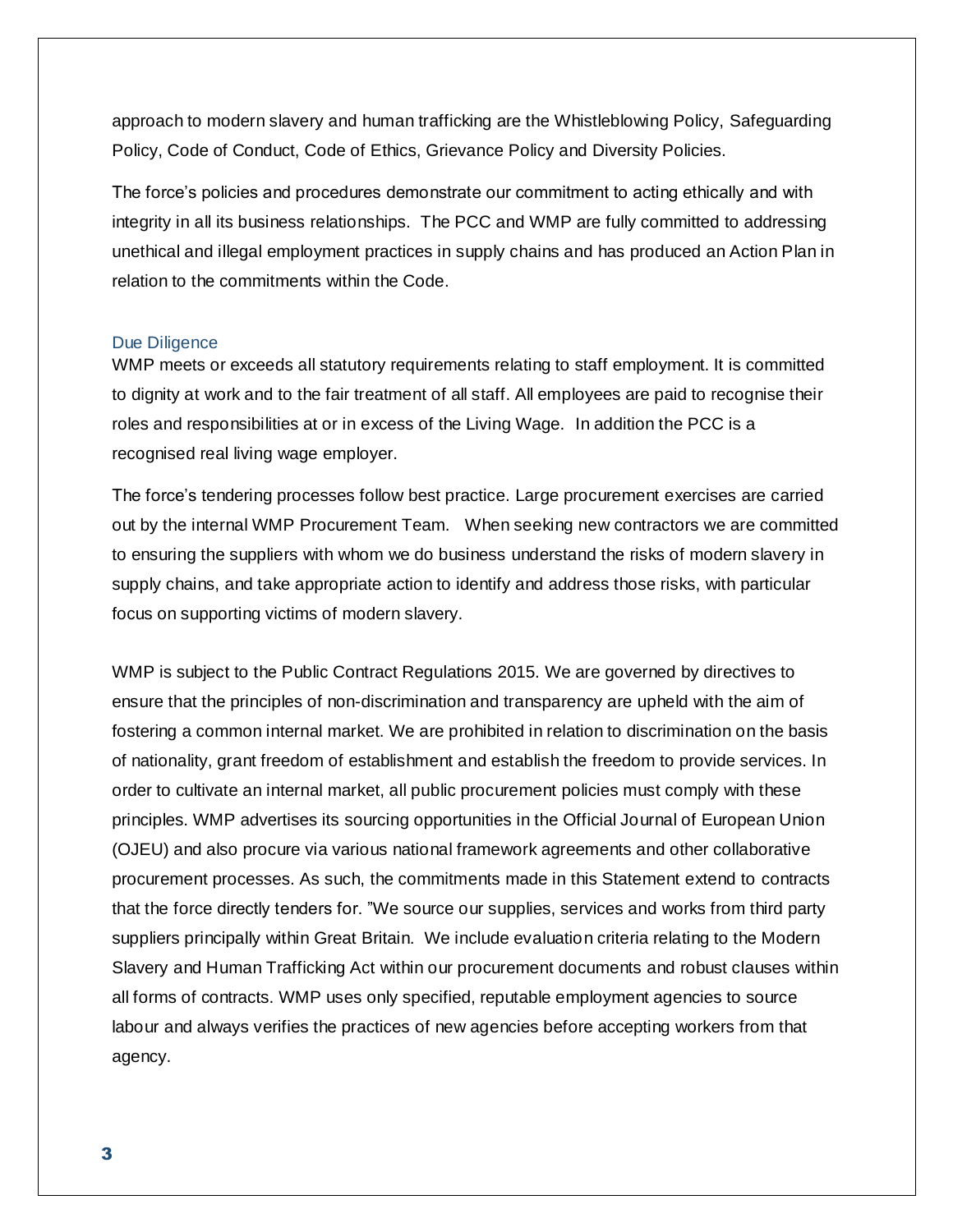# **Training Training for police officers and police staff**

All employees understand the signs of modern slavery or human trafficking, and understand what action they as individuals can take. A training course covering understanding and identifying modern slavery and human trafficking has been introduced and is completed by officers as well as OPCC personnel.

Both the existing Specialist Investigator and General Awareness courses have been updated to reflect the latest NRM statistics, to increase awareness around the definition of Exploitation. All updated course materials are available via the College of Policing NCALT system. Nationally over 900 officers have been trained including officers from the West Midlands.

**Two day Modern Slavery Human Trafficking Victim Liaison Officer (VLO) Training** – This training looks at addressing one of the biggest challenges in modern slavery investigations; victim engagement. It looks at why victims are sometimes not able or confident enough to provide information about those who have exploited. It explores the reasons why victims can feel afraid to come forward. The training shows that investing time to gain the trust and involvement of victims can provide important evidence which in turn can lead to faster and more effective prosecutions. It is now widely recognised that working with victims, to understand and co-ordinate the response to their needs is a specialist skillset that investigating officers must be prepared for.

Building on best practice and lessons identified through a series of successful Modern Slavery Human Trafficking investigations where pro-active victim liaison made a substantial contribution, the Modern Slavery Police Transformation Unit training team is developing a two day training course to support the development of a dedicated VLO role for such investigations.

## **Training for procurement personnel**

Modern Slavery training is delivered to Procurement and other relevant functions within the force.

## **Conclusion**

This statement demonstrates our commitment to ensure that both now and in the future, our approach to the procurement and on-boarding of new critical suppliers is robust, transparent and risk-based. The statement shall be continually reviewed and updated annually.